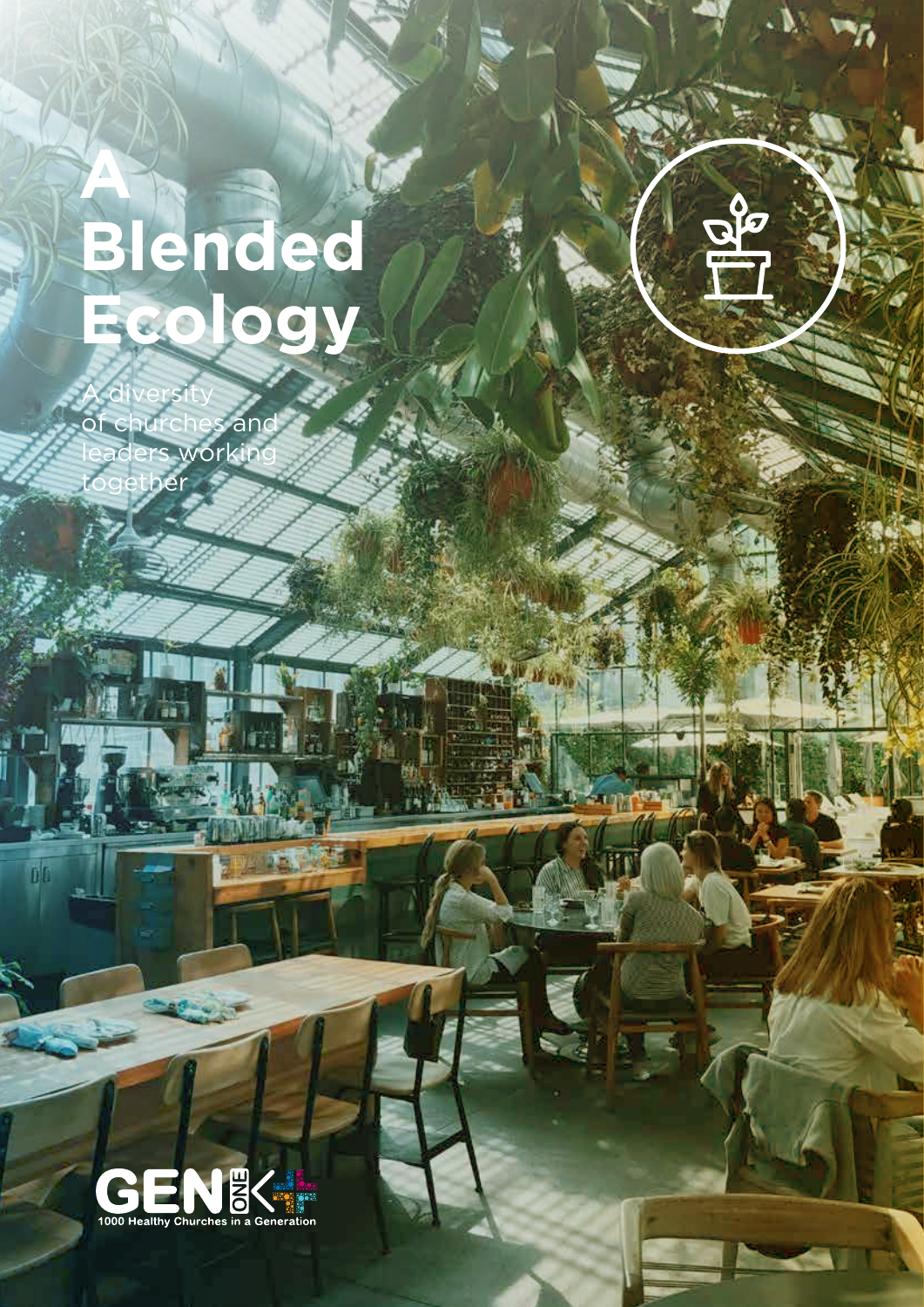**In 2012, the Association of Baptist Churches in NSW & ACT agreed together, with God's enabling, that the legacy we would like to leave the next generation would be a tripling of the size of our movement to 1000 healthy churches by 2050.**

THE 'GEN1K GOAL'

It is obvious that the achievement of such a bold vision requires an exponential number of churches planted over the next 30 years. The vision is for every NSW & ACT Baptist church to be linked to a church planting project in some way, either directly or indirectly.

Three strategic questions are immediately apparent:

- Where will we plant these churches?
- What sort of churches will they be?
- Who will lead them?

A bold vision requires an equally bold and informed strategy. How we answer these questions and the degree to which we are able to be flexible, innovative, and wise in the implication of our strategy will significantly impact our ability to achieve the goal God has set before us.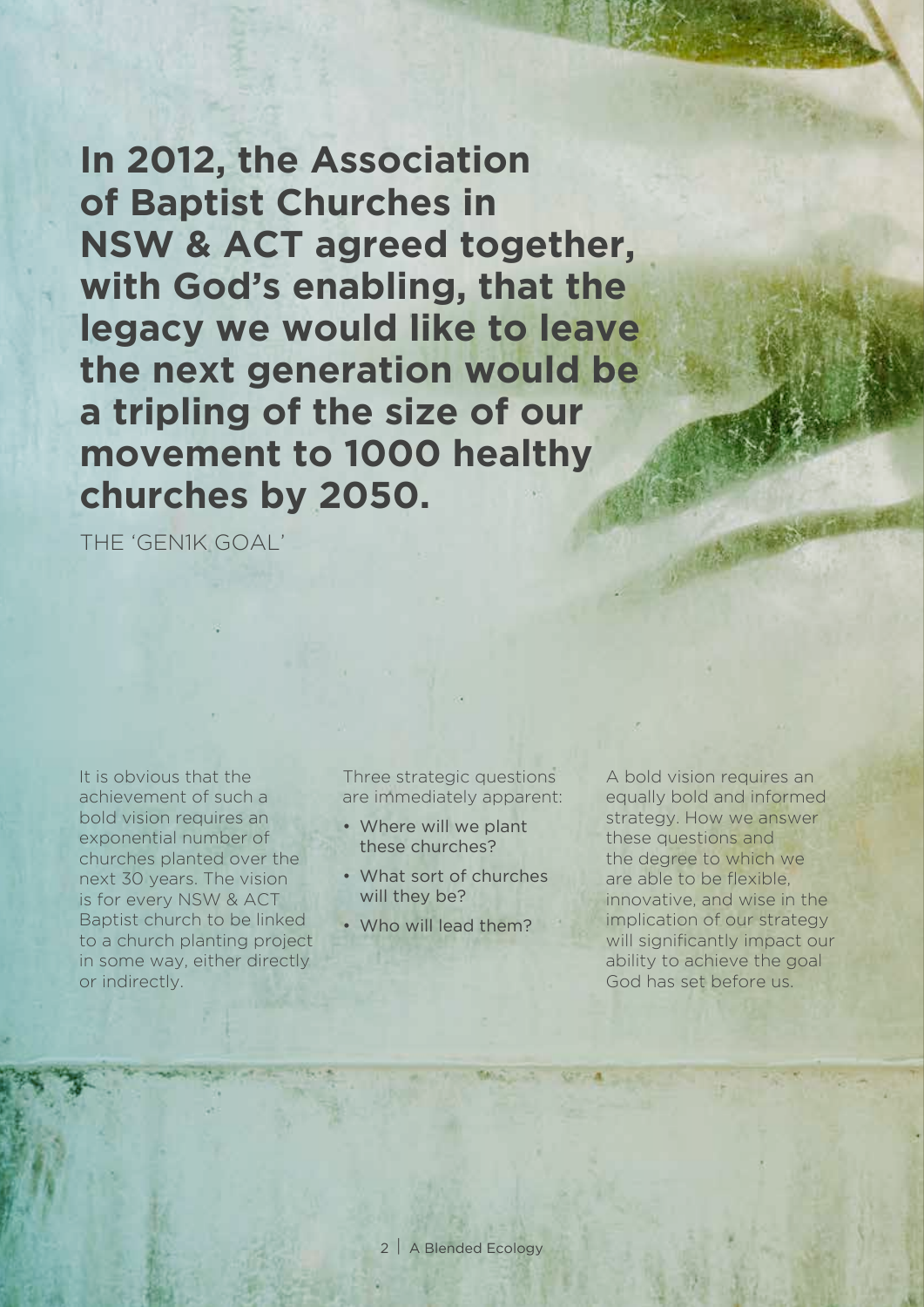#### Where will we plant these churches?

By mapping and categorising all the existing churches in our movement and comparing this to projected population growth the Gen1K Mission team have ranked Local Government Areas (LGA's) according to church planting priority.

New churches are needed almost everywhere, but there are many LGA's that require a strategic and concerted church planting effort if we are to keep up with population growth. This is particularly vital when we consider that population growth is the single strongest predictor of church growth and church plant success.

#### What sort of churches will they be?

The speed of change in pluralistic post-COVID 21st Century Australia means that any single church planting strategy is likely to be outdated before it is fully implemented and what works in one context will struggle in another.

Diversity is key. Diversity is our strategy. A blended-ecology of church plants in which a variety of models and approaches work side by side is a strategic imperative in our context.

#### Who will lead them?

Diverse churches require diverse leaders. If we are to meet the Gen1K goal of 1000 healthy churches in a generation we will need to raise up, train, and empower a plurality of gifted leaders and leadership teams

If we are to succeed in a blended-ecology approach to church planting we will need diverse and perhaps unexpected leaders.

A one-size-fits-all approach will not work. As we expand our vision of what a church plant can look like we also need to expand our vision of who can be a successful church planter.

Adaptability and a willingness to contextualise are key to the global expansion of the Christian faith. In the Bible we do not see a single model of church or leadership but rather a plurality of context driven approaches. The Apostle Paul changes his approach, his preaching, and even the leadership structures of the churches he plants to fit with the specific context of the cities in which he plants. This is one of the great strengths of our faith. It is not culturally bound but universal in scope.

Every knee will bow and every tongue confess that Jesus is Lord.

With this goal ahead of us we strive to plant a variety of churches that can reach a variety of people across our state and territory.

In particular, we have pinpointed four broad models of church that we believe should be strategically planted in various LGA's across NSW/ACT.

These are: Simple Churches,

Regional Churches, Neighbourhood Churches, and Resource Churches.

It is important to note that these do not represent particular styles of church or approaches to how a church is planted. Throughout this document church "model" refers to the way a church organises itself: its structures, processes, organising principles, budgets, etc.

This impacts on strategy around growth and reproduction, ministry and mission, but does not necessarily determine a particular approach or style.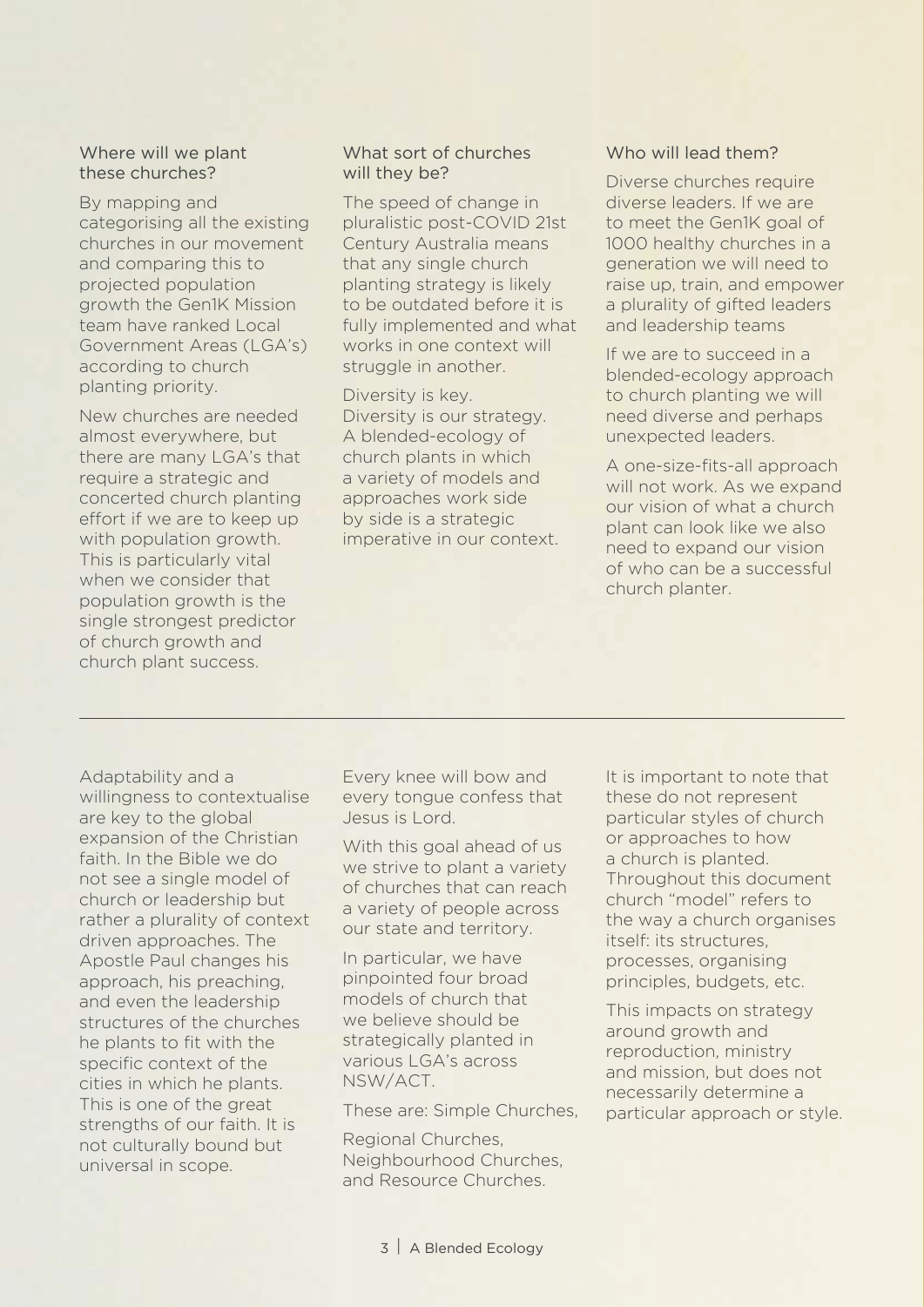## **Four Key Models in Outline**



### Simple Churches

Simple churches have no paid staff or property. They usually consist of a relatively small number of members, though often have a significantly larger number of nonmembers connected to their community. They are highly relational and flexible in their structures and approach. They can exist everywhere and anywhere being based around a variety of coalescing factors such as: a particular area, a workplace, a community group, a theme or purpose, a project or interest.



### Neighbourhood Churches

Neighbourhood churches are local churches with a strong sense of place. They often have a single Pastor (maybe part-time) with a broad range of pastoral, administrative, and leadership responsibilities. They are often built around a parish model of church, incarnationally ministering to the felt needs of their neighbourhood. They tend to be more relational, localised, and organic in their structures.



## Regional Churches

Regional churches are often bigger churches that draw congregants from a large geographical area. As a result they tend to be more program driven in their ministry and mission and have a more heavily systematised, organised, and hierarchical structure. They are usually led by teams with specialist ministry focuses and a Lead Pastor who serves primarily in a team leadership, vision, and as a figurehead. If not built around programs these churches do often centre the majority of their ministry around a particular physical hub.



### Resource Churches

Resource churches can be either a Regional church or a Neighbourhood church (sometimes with a connected network of simple churches). What defines them in regards to these other models is: they are planted in strategic

LGA's with large or growing populations, they are built around and committed to multiplication, they are committed to leadership development, they are in active partnership with their region and open to networks and partnerships,

they dedicate a significant proportion of their time and budget towards leadership development and multiplication, and they set aside significant proportions of their time, money, people, physical and intellectual resources towards other and future churches.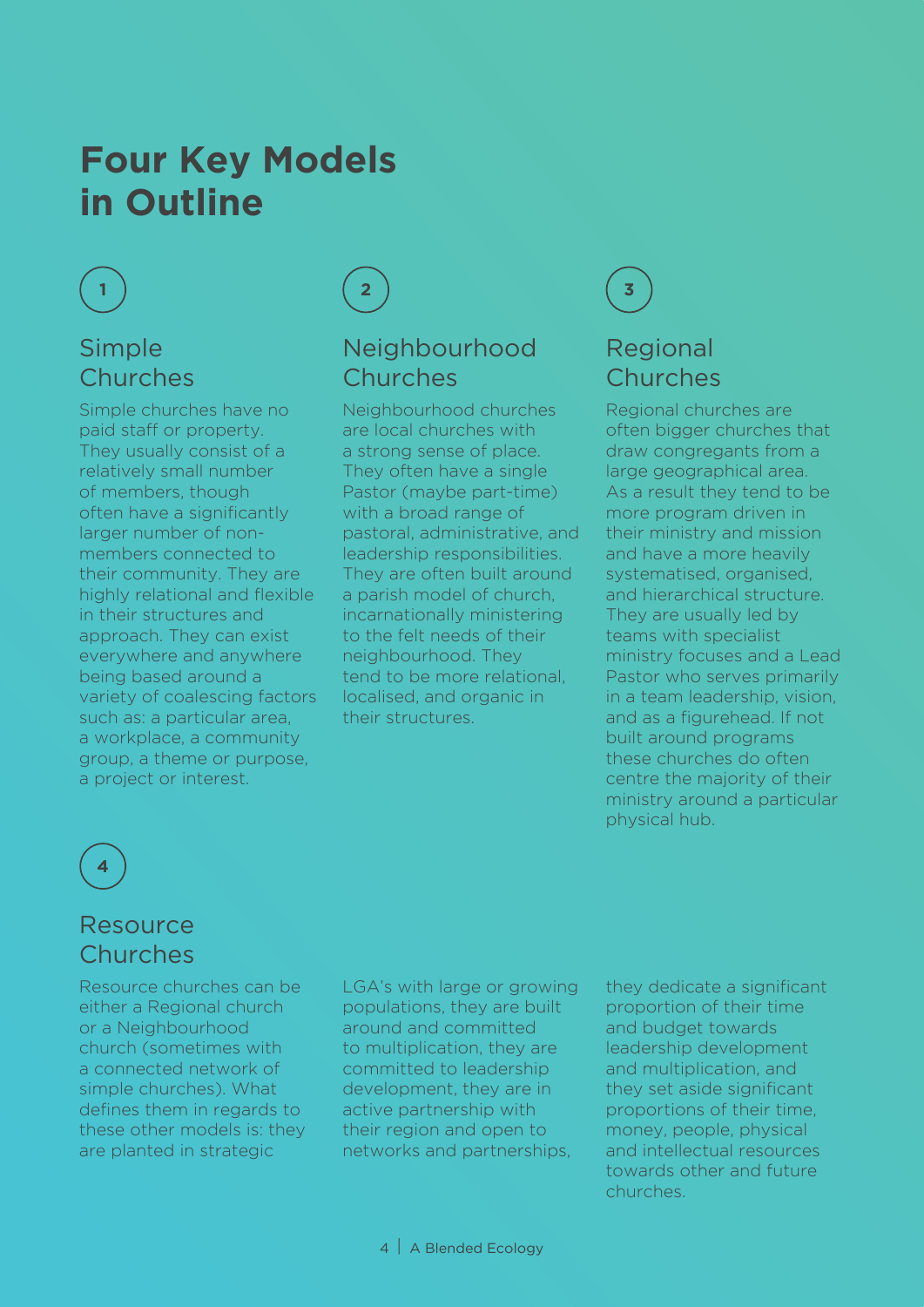## **More on Church Models**

#### Models are tools not goals

No church fits a model but they do apply models and in the real world there are no pure models. We need to think strategically about our church models, particularly when it comes to church planting. But there are questions to ask before we ask the 'what model?' question.

It is important to consider values before thinking about models.

It is important to consider leadership and calling before thinking about models.

It is important to consider context before thinking about models.

#### Models don't guarantee results

There is little to no reliable evidence that any particular church model is more missionally effective than another. But there is evidence that a diversity of church models and approaches is an effective strategy in a quickly changing 21st Century context. However, each model brings with it different challenges to sustainability and success.

#### Context trumps models

There is no one size all approach to church planting. What works in one place struggles to thrive in another. Undoubtedly, this is partly the work of the Spirit but we must not underestimate the impact of context. Contextdriven churches are often thriving churches.

There are no easy answers to questions of context, leadership, or sustainability – however research shows that there are some re-occurring opportunities and threats common to each of these particular models.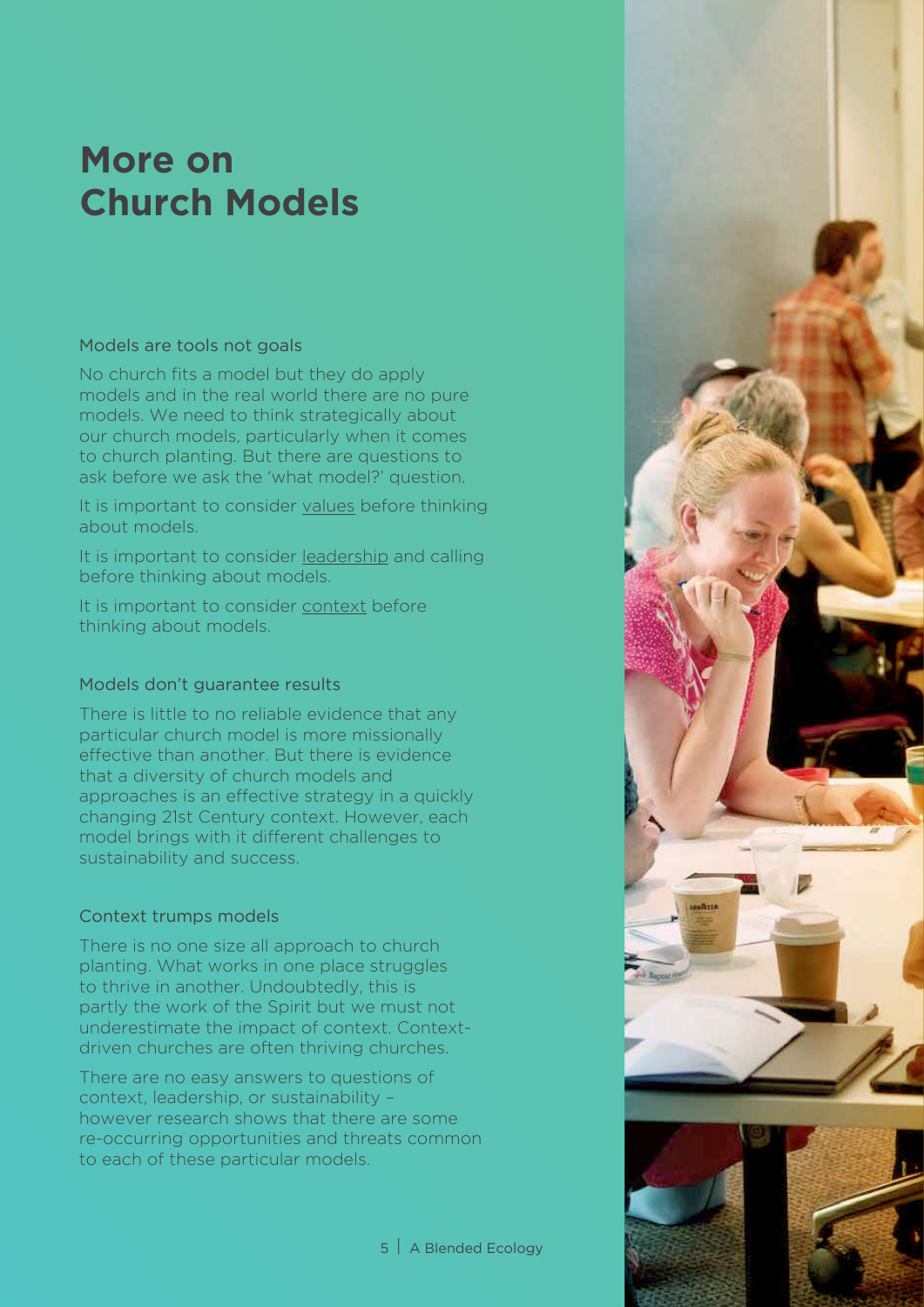**Simple Church**

**1**

## **Context**

Top 3 Contextual Opportunities:

- Across the world Simple Churches have proven effective in large apartment complexes and in very high density areas.
- Simple Churches have the ability to be hyper-flexible and innovative giving this model a strategic advantage amidst heavily de-church and un-churched populations.
- This model can counteract the decentralising of community in some contexts and instead exist along various social and community networks rather than being tied to a specific location.

- Being largely relationally based Simple Churches can struggle to thrive in transient communities if they are not in the habit of rapid multiplication and leadership development.
- Similarly, Simple Churches can struggle to thrive in communities that are very established with stagnant populations particularly if they are not seen to add value to the local community.
- Simple Churches have proven very effective amongst minority cultures but are also at risk of reinforcing cultural and ethnic divides.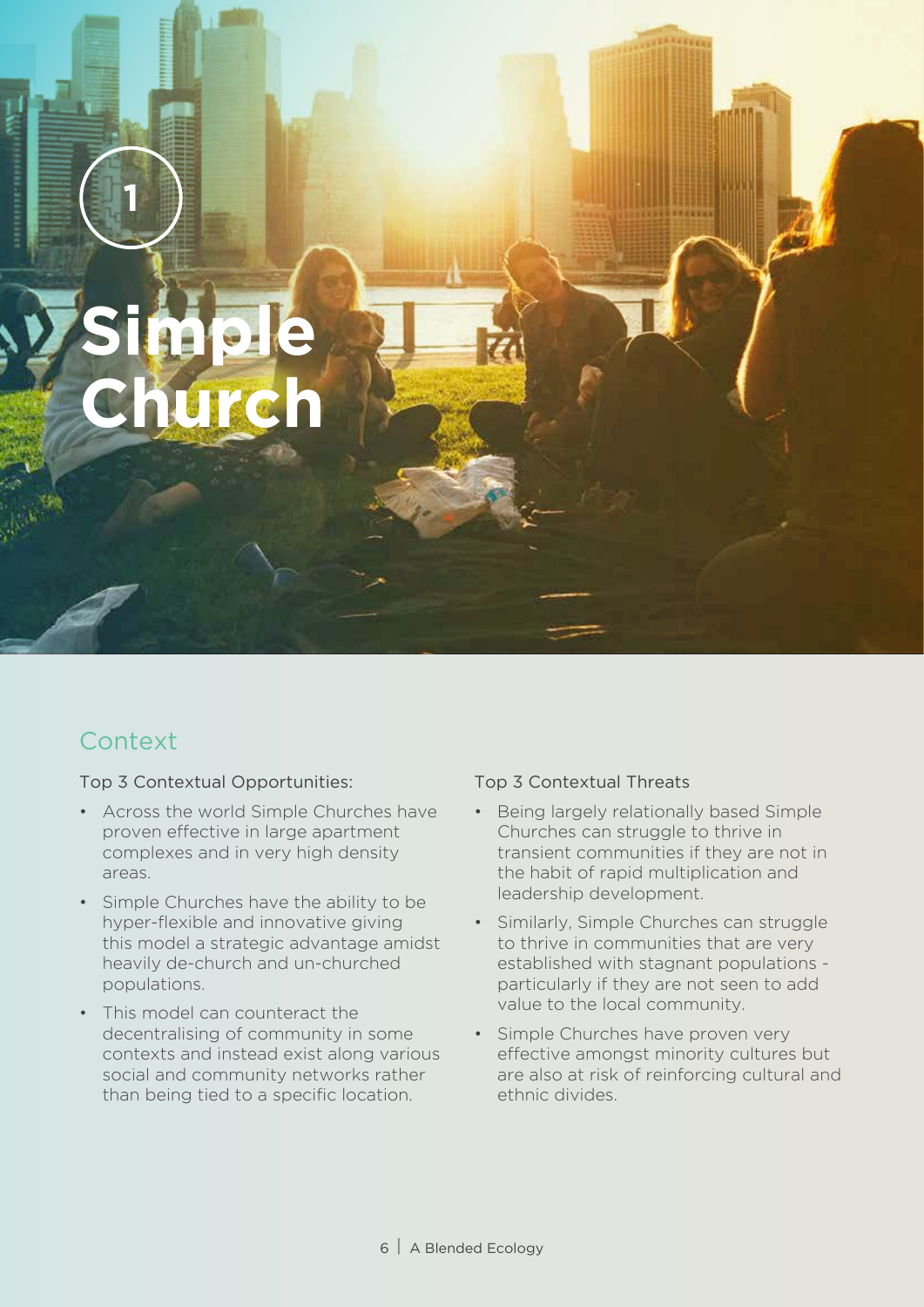

#### Top 3 Leadership Opportunities:

- Simple Churches are often lay led and are great opportunities for empowering diverse and unexpected leaders.
- Simple Churches are a uniquely opportune context for leadership development and practical training.
- Simple Churches provide opportunities for agile and innovative leaders to experiment.

#### Top 3 Leadership Threats:

- Simple Church leaders can often feel isolated and unsupported. This highlights the importance of networked relationships between churches.
- Simple Churches can be heavily impacted by relational dynamics. Family systems theory could prove useful in this context.
- Simple Churches in time-poor contexts can often struggle for leadership as leaders usually have another vocation.

## Finance/Sustainability

#### Top 3 Financial/Sustainability Opportunities:

- Individual Simple Churches are low/no cost.
- This allows Simple Churches to utilise their giving for other creative, innovative, or pressing purposes.
- This also means that the financial risk of multiplication is low/moot.

- Unpaid leadership can prove unsustainable in the long run. The strength of a Simple Church can often flux with the capacity and availability of leadership.
- Governance, Child Safety, and OH&S requirements can be burdensome for Simple Churches that are not networked.
- Simple churches can fail to multiply, thrive, or survive, if not connected with Resource Church or network. This is vital as the life-span of a Simple Church is often shorter than that of other models.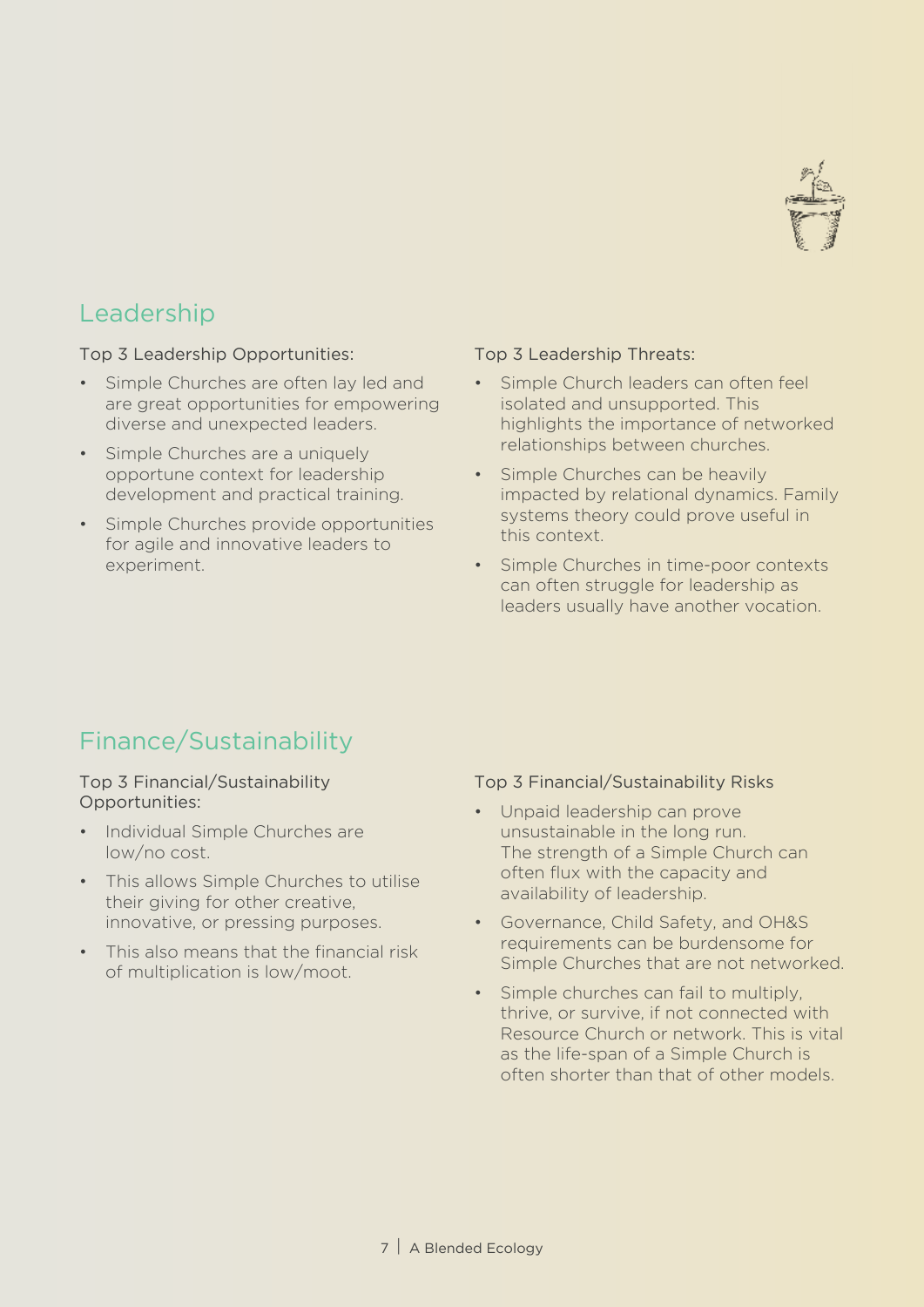**2**

# **Neighbourhood Church**

## **Context**

#### Top 3 Contextual Opportunities:

- Neighbourhood Churches are ideal for localised communities: towns, satellite suburbs, suburbs with a village feel, city centres, local hubs.
- A strong commitment to place can help break down cultural, ethnic, and religious barriers (though there is a risk of reinforcing divides, particularly in fairly mono-cultural contexts).
- Due to their more relational structures Neighbourhood Churches have the capacity to include people with diverse views. This is one reason they have proved effective in highly pluralistic or secular contexts and in more socially progressive contexts.

- Neighbourhood Churches can struggle in communities with little to no relationship with their geographical location. A mobile population can undermine the neighbourhood focus.
- Neighbourhood Churches can be disproportionately impacted by local change such as gentrification or immigration. There is a risk that Neighbourhood Churches end up reflecting a community that no longer exists.
- Neighbourhood churches can struggle in areas that lack population growth and end up competing with other churches in their area.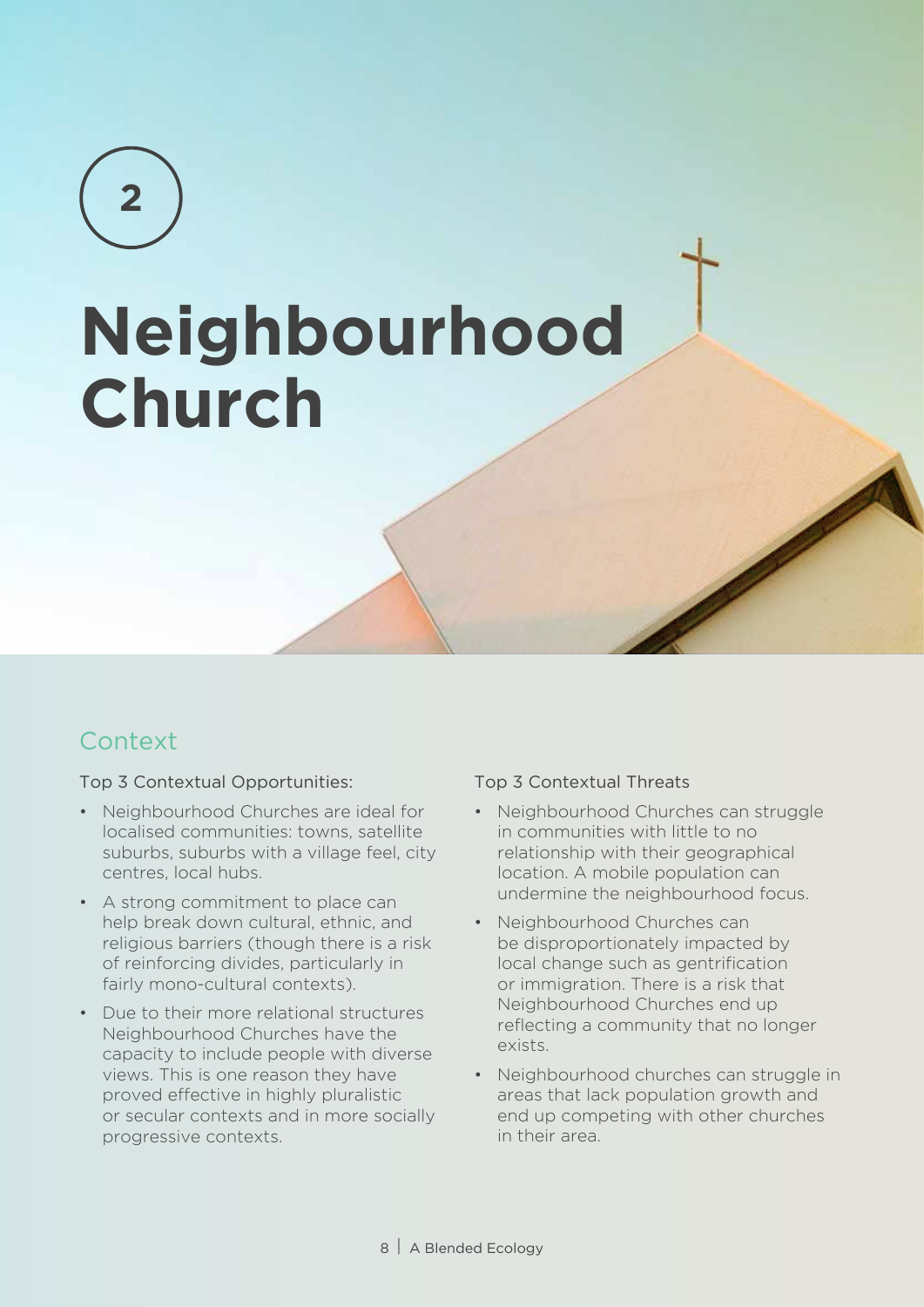

#### Top 3 Leadership Opportunities:

- Neighbourhood Churches are good opportunities for those who wish to pursue co-vocational ministry.
- Neighbourhood Churches are good for all-rounders with a broad and diverse skill set and gifting.
- Neighbourhood Churches thrive with leaders who are committed to the local community.

#### Top 3 Leadership Threats:

- Solo (and co-vocational) pastoring can be draining on leadership. Particularly considering the organic structures and broad work requirements of a Neighbourhood Church leader.
- Neighbourhood Church pastors often report feeling unprepared for the breadth of work required in this model.
- Leadership development can be deprioritised due to more pressing constraints on solo, part-time pastors.

## Finance/Sustainability

#### Top 3 Financial/Sustainability Opportunities:

- Due to their relational and organic structures Neighbourhood Churches can be more sustainable in time-poor communities.
- Neighbourhood Churches can survive with smaller budgets, particularly when the Pastor is co-vocational.
- Neighbourhood Churches are often as sustainable as their communities are - they can sometimes survive in areas where population growth is slow if church commitment is strong and established and the population is relatively wealthy. However, this would serve as a challenge for church plants.

- Sustainability is often difficult for Neighbourhood Churches. They seem to be either too small and/or have to maintain too much staff and property to be sustainable. This is exacerbated when a church relies solely on tithe as an income source.
- Neighbourhood Church Pastors often report being too busy maintaining the structures of the church to give sufficient time to ministry and mission.
- Neighbourhood Churches are more heavily impacted by contextual realties and community change than larger or smaller churches. As a result Neighbourhood Churches are prone to plateau or decline but lack the resources to facilitate necessary change at the scale required.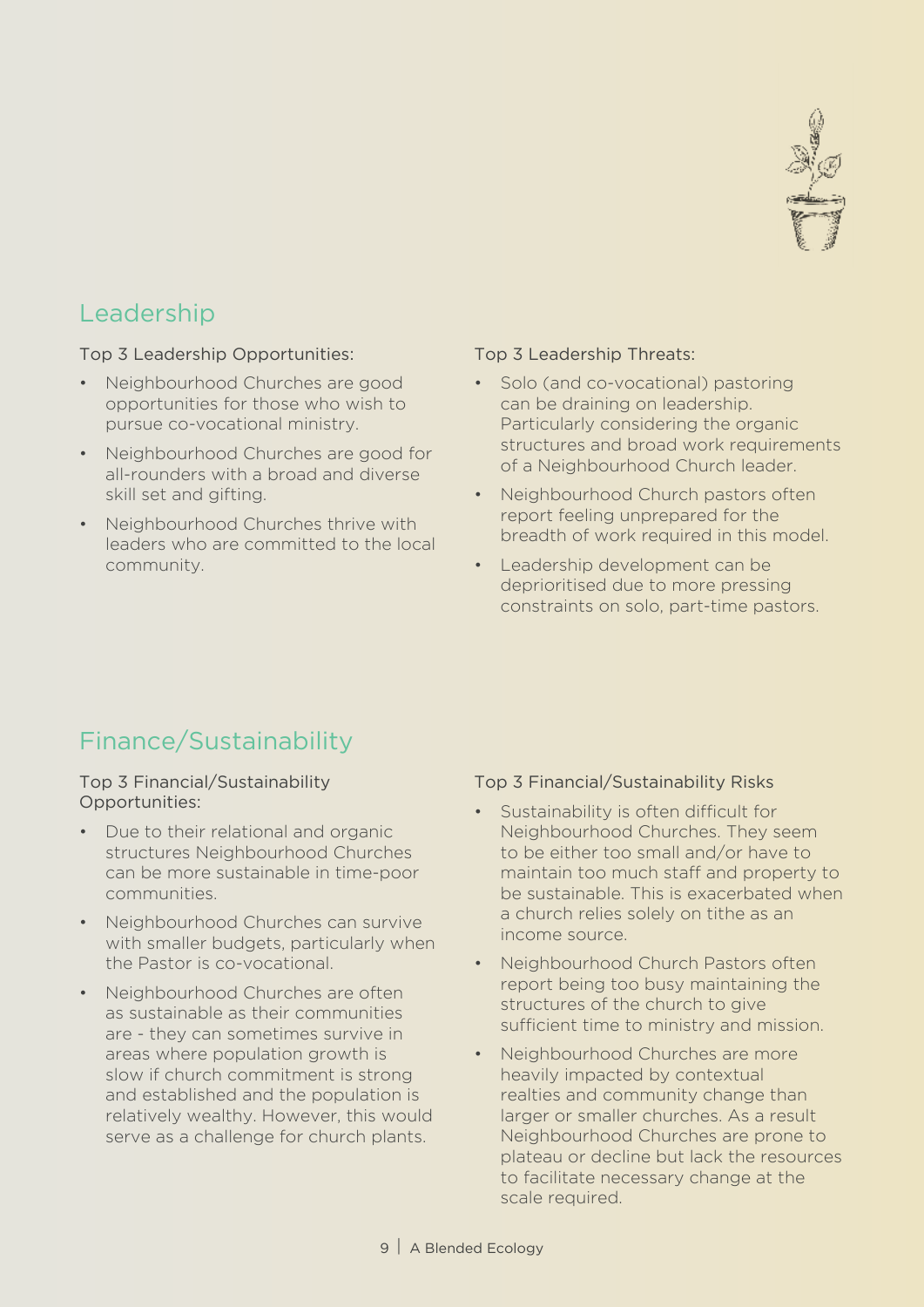# **Regional Church**

## **Context**

**3**

#### Top 3 Contextual Opportunities:

- Regional Churches thrive in growth corridors whether there is or isn't a city centre – particularly areas where the majority of growth is families with children.
- Often effective in middle to upper class suburban contexts, particularly when there is a large proportion of Christians in the population or significant internal/ international immigration from Bible Belt areas/countries.
- A more programmed approach to ministry and mission has proven particularly successful in suburban areas and areas with a large commuting workforce – including regional and rural contexts.

- Regional Churches can struggle to maintain or achieve sustainable sizes in areas that are not seeing significant population growth.
- Regional Churches are more heavily impacted by inter-church competition and migration between churches – particularly if planted in areas with diminishing church attendance among the population.
- Regional Churches can struggle in more progressive, left-leaning, and urban contexts. However, this is often mitigated by gentrification (Middle/ Upper Class suburban to urban migration) and the willingness of members to commute. Additionally, these contexts can increase the impact of the above two points.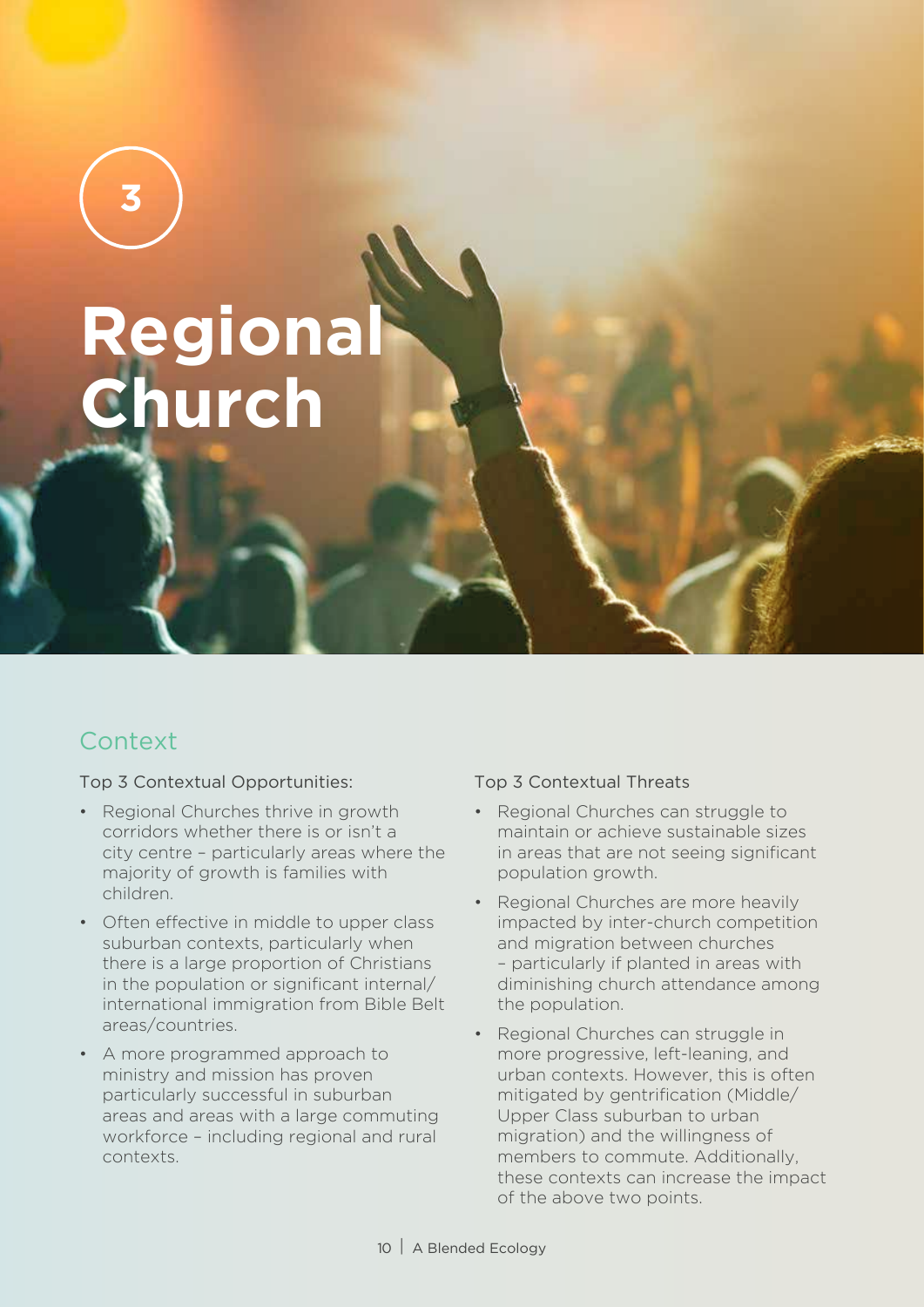

#### Top 3 Leadership Opportunities:

- A variety of leadership styles can thrive in this model and there is the possibility of employing specialised staff with specific skill sets.
- The size and program driven nature of Regional Churches can often provide opportunities for the development of young leaders. Many Regional Churches report that the majority of their staff have been raised up from within the church.
- Current leadership training and formation is often focussed on developing leaders for this model of church.

## Finance/Sustainability

#### Top 3 Financial/Sustainability Opportunities:

- The large size (and often middle class context) of Regional Churches means that this model is often financially sustainable on tithe alone.
- Drawing congregants from a larger geographical area can minimise the impact of contextual realities and change.
- Successful regional churches often have successful youth and children programs which positively impacts long term church sustainability.

#### Top 3 Leadership Threats:

- A failure to develop good systems and structures can result in leadership burn out in planting a Regional Church.
- There is the potential for leadership to become disconnected with their context when the church attracts membership from a broad area. This can result in a failure to adapt to cultural change.
- Regional Churches will struggle to grow and multiply if pastors are not committed to leadership development. Regional Churches require leaders who lead and empower leaders.

- Regional Churches can be heavily impacted by population change. A stagnant or shrinking population, secularisation of the population, and aging populations will mean that Regional Churches have to increasingly compete with other churches in order to maintain a sustainable size.
- Regional Churches often require significant financial investment to start or are likely to fail to reach a sustainable size. This means a strong relationship with external benefactors or a planting church is required in the first few years.
- The structures of Regional Churches can be resistant to change and innovation and there is evidence that this adds to the attrition rate of churches planted using this model.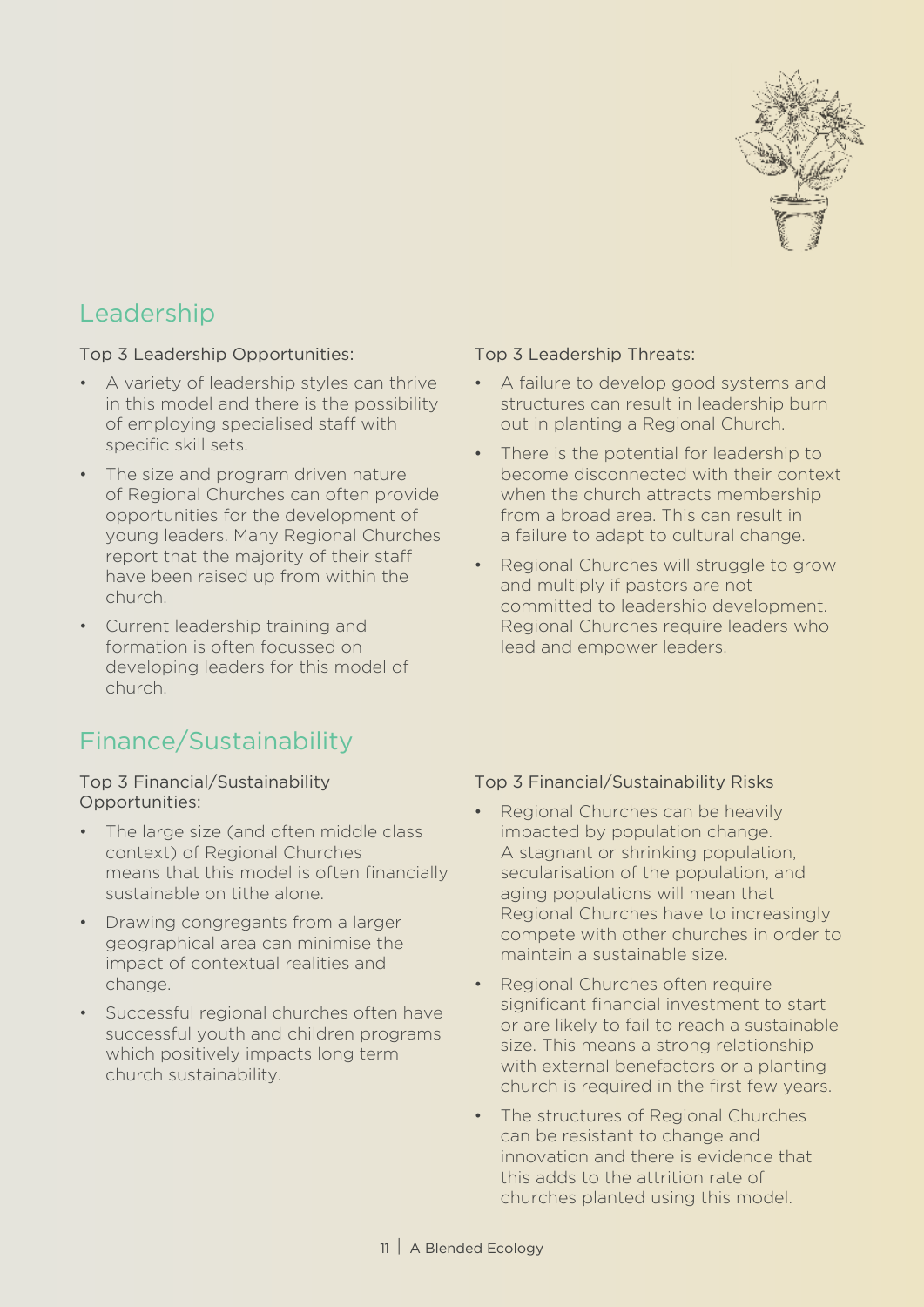**Resource Churches**

## **Context**

**4**

Top 3 Contextual Opportunities:

- Resource Churches thrive in areas with growing and transient populations and tend to be successful in city centre areas where diversity, creativity, and the temporality of the cultureccreate an advantage in pursuing innovation, leadership development, and sending capacity.
- Opportunities are maximised when Resource churches are planted in existing community/economic hubs and growth areas.
- Opportunities are maximised when Resource churches are in a networked relationship with other churches (including simple church networks).

- Evidence from the Church of England suggests that Resource Churches can struggle in rural, regional, or low socio-economic areas.
- Resource Churches can have severe unforeseen negative impacts on other local churches while their own positive impact on the local area is comparable to existing churches. This is particularly the case when pursuing a regional model and "plant big" approach and given significant seed funding, staffing, and launch team members by a mother church or denomination. This necessitates a strategic approach to church plant location.
- Resource churches can struggle to achieve their end without significant member size and financial resources. These can all be heavily impacted by context. Successful Resource Churches in the UK often operate at a regional level and can be disconnected from or antagonistic to their particular context. The long term impact of this is untested.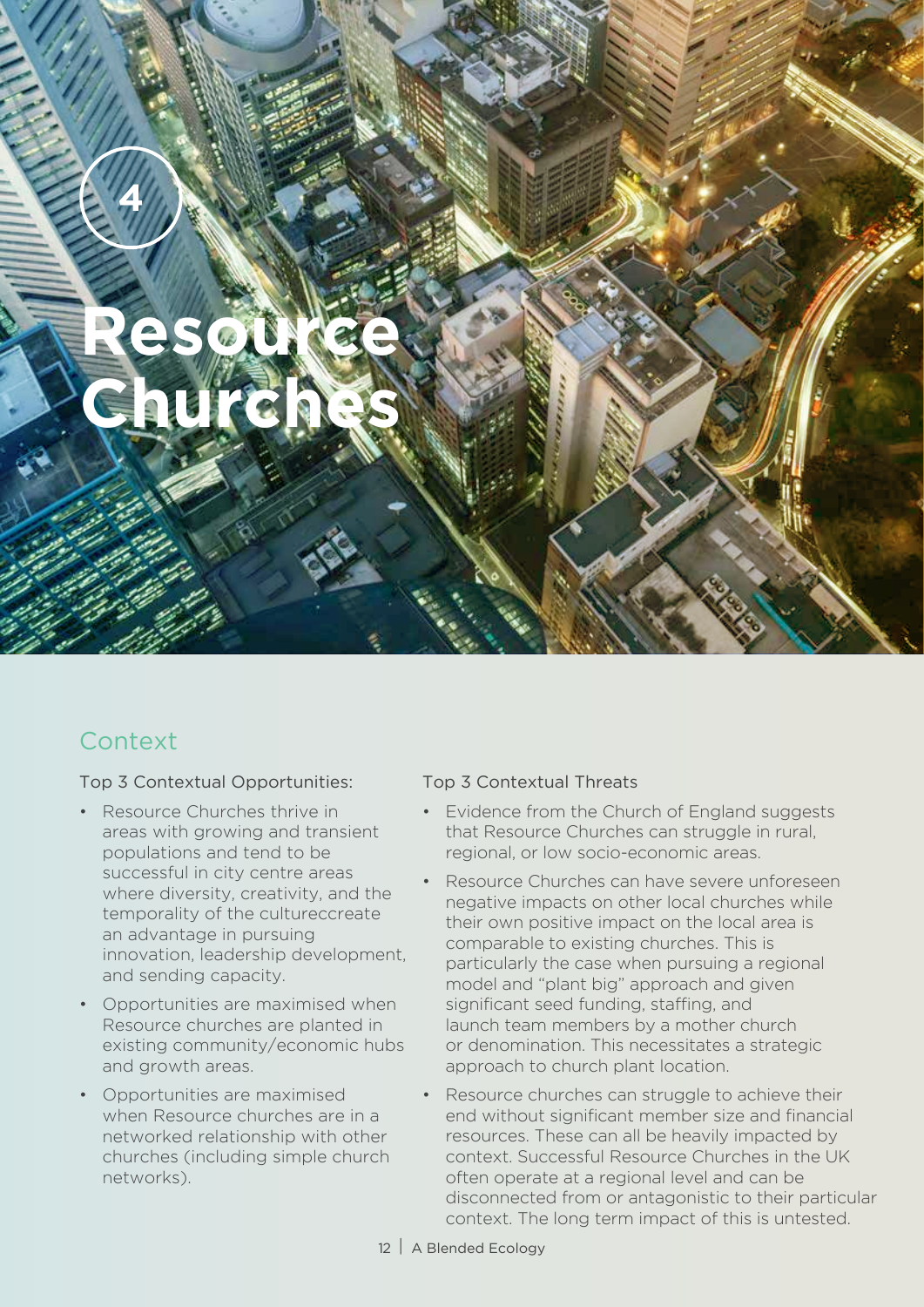

Top 3 Leadership Opportunities:

- Resource Churches need to prioritise leadership development. This requires leaders who train leaders.
- High accountability, low control leadership is necessary to maximise the potential of Resource Churches in leadership development. This has implications on both leadership style and ecclesiology.
- Resource Churches are likely to attract leaders and high capacity individuals.

#### Top 3 Leadership Threats:

- The long term well-being of resource church leaders has proven problematic in the UK – it is a challenging job with high expectations and many barriers to success.
- It is an emotionally and relationally draining role to be repeatedly raising up and sending out leaders.
- Leaders who are not supported to allow for risk, experimentation, innovation, and failure will struggle to thrive in a Resource Church. This relates directly to financial implications of sustainability and resourcing innovation.

## Finance/Sustainability

#### Top 3 Financial/Sustainability Opportunities:

- The broader kingdom focussed vision of a Resource Church can inspire member giving.
- A focus on innovation and leadership development is likely to create new and alternative funding models.
- Experimentation with the base model (Regional, Neighbourhood, Simple) may result in a resource church model that is sustainable in a variety of contexts.

- The mandates around use of funds and members for multiplication can significantly impact the financial sustainability of Resource Churches particularly in contexts where this may already be difficult.
- Issues of sustainability can lead to a failure of a resource church to achieve their goals around multiplication and resourcing. Funding requirements can undermine mission.
- Being able to absorb failure and encourage risk requires a higher level of sustainability than might be achievable without significant external funding.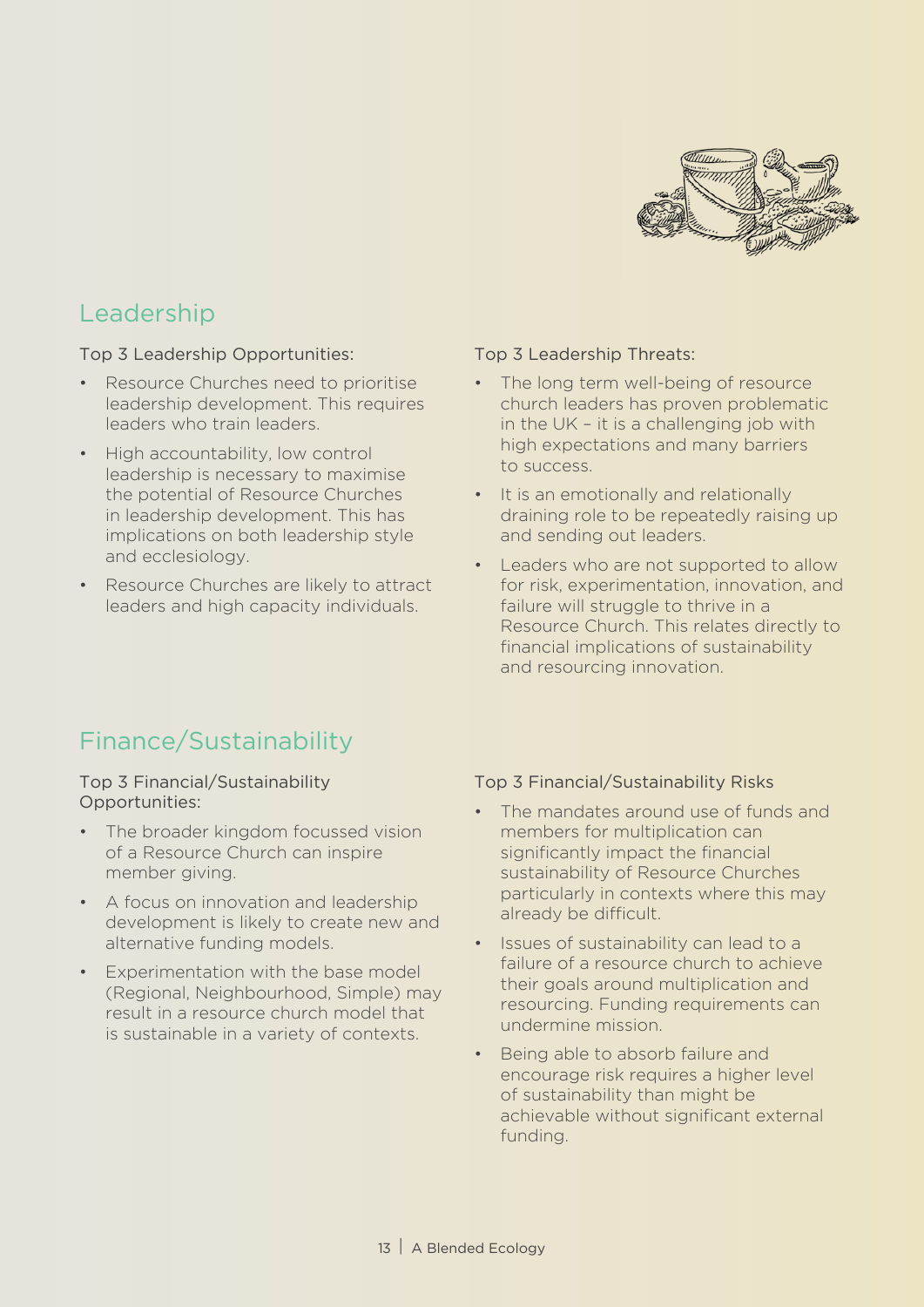## **From the Field**

In 2017 Narara Valley Baptist Church (NVBC) began to discern that God was calling them to plant churches. To do this they recognised the need to invest more intentionally into discipleship and leadership development. So, they connected with Crossway Baptist and were one of the pilot groups for Building a Discipling Culture (BDC).

By March 2019 NVBC launched their first church plant, Greenhouse Church in Long Jetty, and started the Garden Network that has a vision to:

- See new churches planted
- Experience collaborative learning
- Generously share resources for the common good

The Garden Network represents 'a blended ecology' of churches with no prescribed size, structure or form. Each church in the network is fully autonomous and they see their diversity as a reflection of God's missional wisdom.

In 2020 the Garden Network planted their 3rd church, Meeting Ground, which is a multiplying Simple Church to reach the "misfits".

Over 3 years a church of 400 people multiplied into a network 600 people, with 3 different expressions of what it means to be the church on the Central Coast.

Throughout the State and Territory these smaller collaborative networks are developing around 4Rs:

- Relationship
- **Resourcing**
- Raising leaders
- Reproduction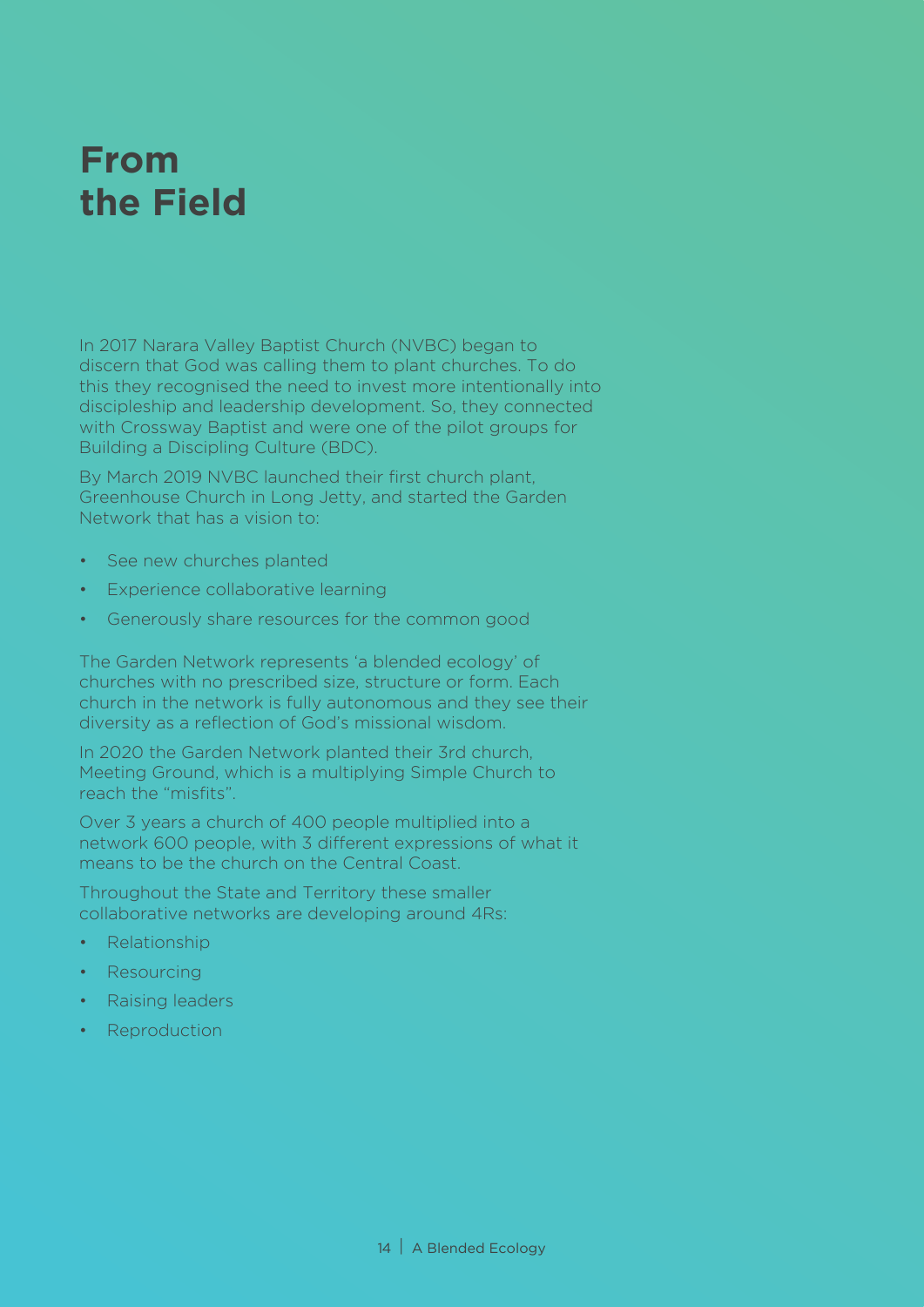**A bold vision requires an equally bold and informed strategy. How we answer these questions and the degree to which we are able to be flexible, innovative, and wise in the implication of our strategy will significantly impact our ability to achieve the goal God has set before us.**